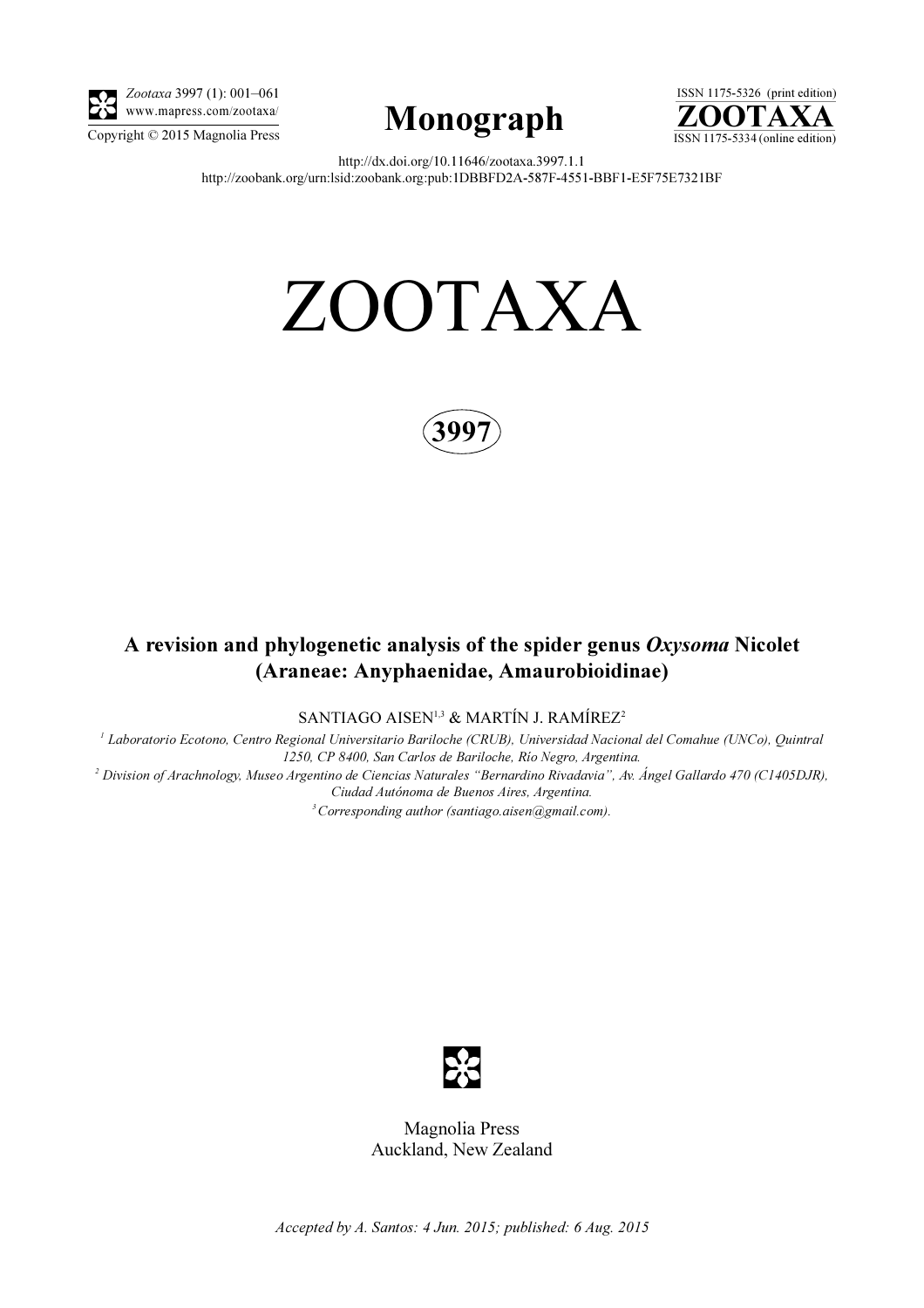### SANTIAGO AISEN & MARTÍN J. RAMÍREZ

A revision and phylogenetic analysis of the spider genus Oxysoma Nicolet (Araneae: Anyphaenidae, Amaurobioidinae) (Zootaxa 3997)

61 pp.; 30 cm. 6 Aug. 2015 ISBN 978-1-77557-761-4 (paperback) ISBN 978-1-77557-762-1 (Online edition)

FIRST PUBLISHED IN 2015 BY Magnolia Press P.O. Box 41-383 Auckland 1346 New Zealand e-mail: zootaxa@mapress.com http://www.mapress.com/zootaxa/

© 2015 Magnolia Press

All rights reserved.

No part of this publication may be reproduced, stored, transmitted or disseminated, in any form, or by any means, without prior written permission from the publisher, to whom all requests to reproduce copyright material should be directed in writing.

This authorization does not extend to any other kind of copying, by any means, in any form, and for any purpose other than private research use.

ISSN 1175-5326 (Print edition) ISSN 1175-5334 (Online edition)